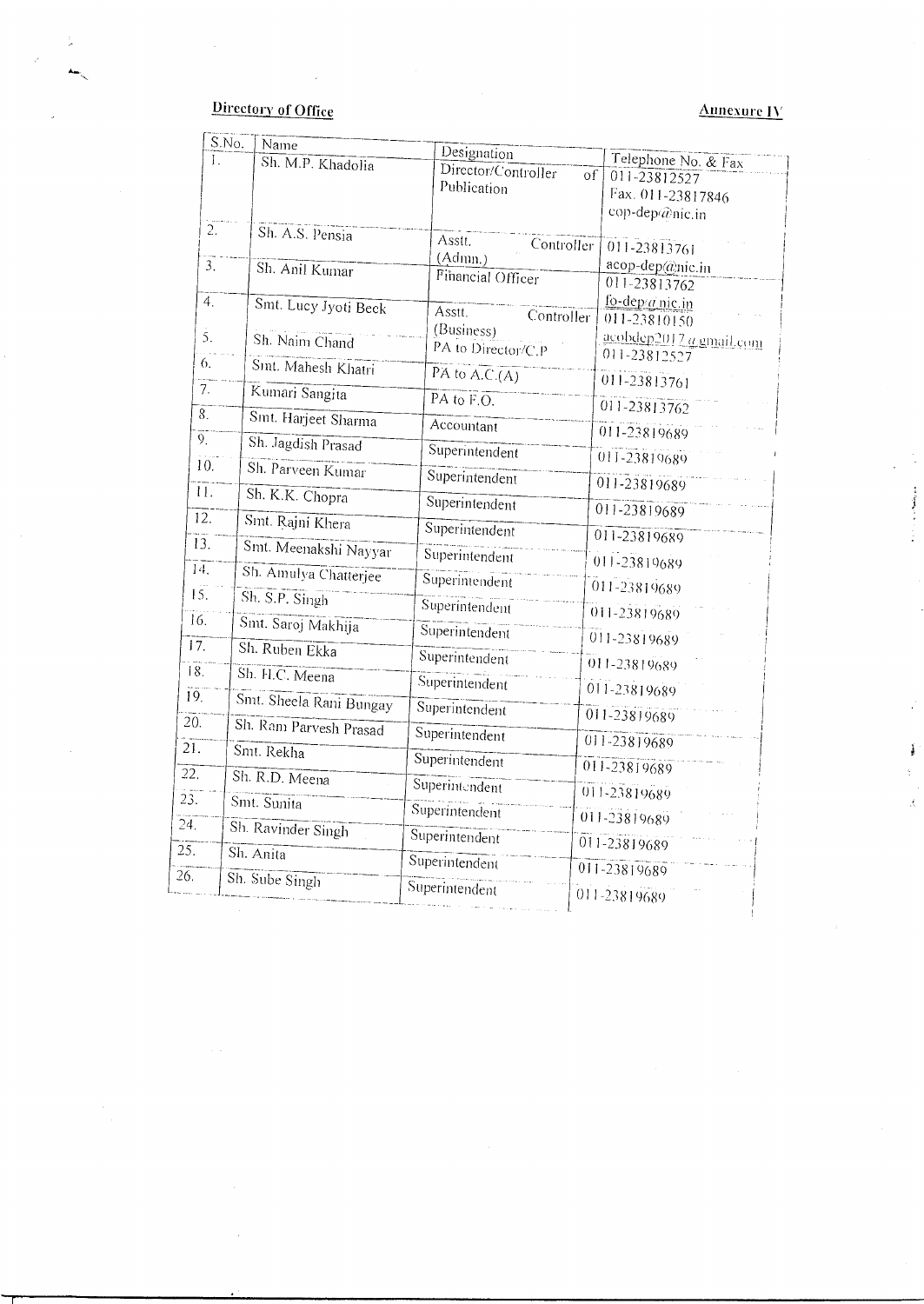Annexuro-12

# Establishment Section

In response to e-Gazette note dated 06/08/2019, the pointwise reply is as under:-

\* Point No. 1.8 :-

 $\ddot{\mathcal{L}}$ 

| SL.              | <b>NAME</b>            | <b>DESIGNATION</b>               | <b>TELEPHONE</b>                  |
|------------------|------------------------|----------------------------------|-----------------------------------|
| NO.<br>NO.       |                        |                                  | <b>NUMBER</b><br>FAX/EMAIL ID     |
| 1                | $\overline{2}$         | 3                                | 4                                 |
| $\mathbf{1}$     | SH. M.P. KHADOLIA      | <b>CONTROLLER OF</b>             | 011-23812527                      |
|                  |                        | <b>PUBLICATION</b>               | FAX-011-23817846                  |
|                  |                        |                                  | $cop-dep@nic.in$                  |
| 2.               | <b>SH. ANIL KUMAR</b>  | <b>FINANCIAL</b><br>OFFICER/CPIO | 011-23813762 FAX-<br>011-23817846 |
|                  |                        |                                  | fo-dep@nic.in                     |
| 3.               | SH. A.S. PENSIA        | <b>ASSTT. CONTROLLER</b>         | 011-23813761                      |
|                  |                        | (ADMN) / CPIO                    | $acop-dep@nic.in$                 |
| $\overline{4}$ . | <b>SMT. LUCY JYOTI</b> | ASSTT. CONTROLLER                | 011-23810150                      |
|                  | <b>BECK</b>            | (BUSI.) / CPIO                   | acopdep2017@g<br>mail.com         |

Contd.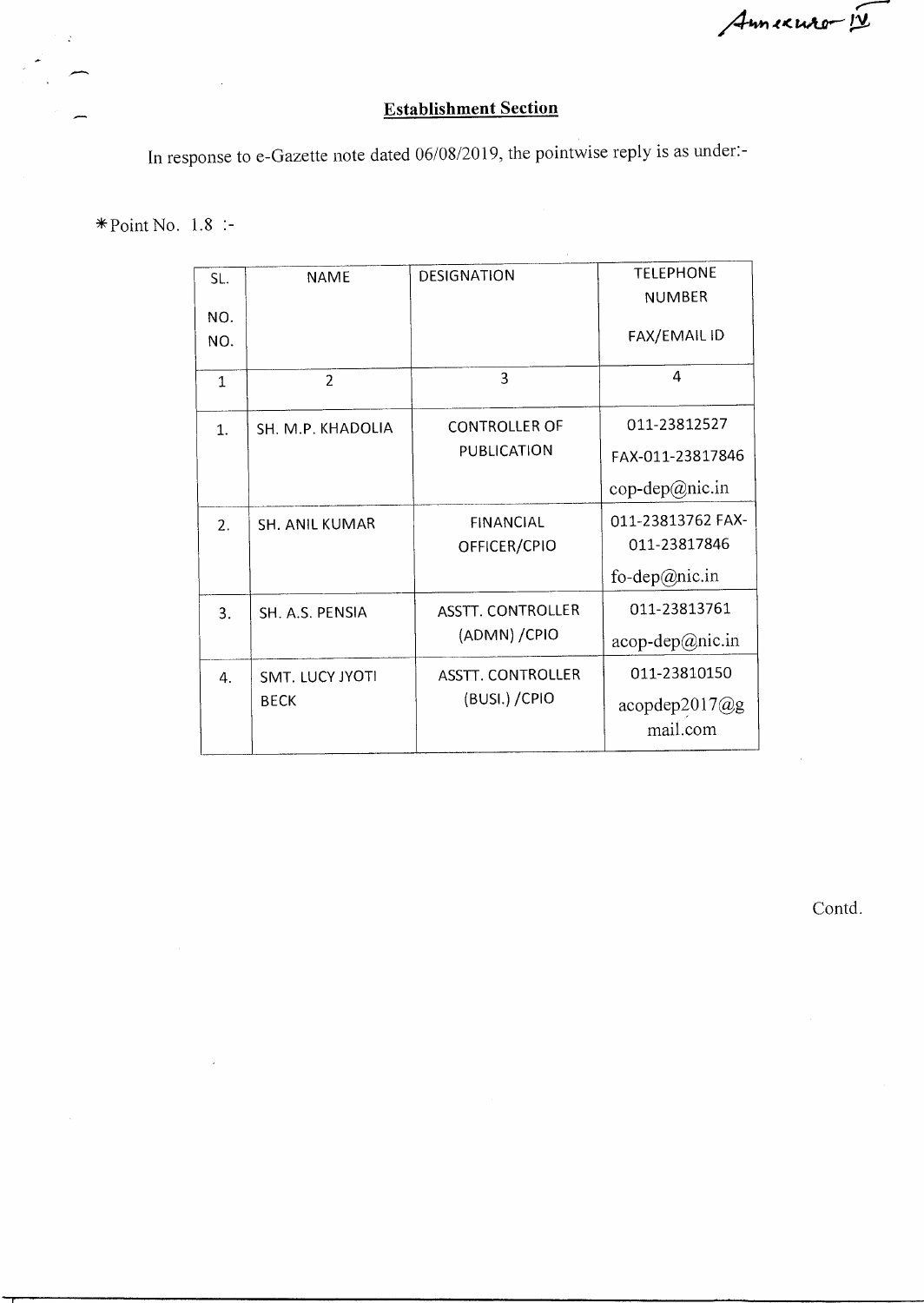# POST- SUPERIENTENDANT / SUPERVISOR

| SL. | <b>NAME</b>                   | <b>TELEPHONE</b>  |
|-----|-------------------------------|-------------------|
| NO. |                               | NUMBER, FAX/EMAIL |
| NO. |                               | ID                |
|     |                               |                   |
| 1   | 2<br>ċ                        | 3                 |
| 1.  | SH. R. P. PRASAD, ST          | 011-23810150      |
| 2.  | SH. H. C. MEENA, ST           | 011-23813761      |
| 3.  | SH. RUBEN EKKA, ST            | 011-23813761      |
| 4.  | SMT.SHEELA RANI BUNGAY, SC    | 011-23813762      |
| 5.  | <b>SH. SHANTI SWARUP</b>      | 011-23810150      |
| 6.  | SH. K. K. CHOPRA              | 011-23813762      |
| 7.  | SMT. SAROJ MAKHIJA            | 011-23810150      |
| 8.  | SH. PARVEEN KUMAR             | 011-23813762      |
| 9.  | SH. S. P. SINGH               | 011-23813762      |
| 10. | <b>SH. JAGDISH CHANDER SC</b> | 011-23813762      |
| 11. | SH. AMULYA CHATTERJEE         | 011-23813762      |
| 12. | SH. SUBE SINGH, SC            | 011-23810150      |
| 13. | SMT. RAJNI KHERA              | 011-23810150      |
| 14. | SMT. REKHA, SC                | 011-23810150      |
| 15. | SH.R. D.MEENA, ST             | 011-23810150      |
| 16. | SMT. MEENAKSHI NAYYAR         | 011-23810150      |
| 17. | SH. RAVINDER SINGH            | 011-23810150      |
| 18. | SMT. SUNITA CHANDRA, SC       | 011-23810150      |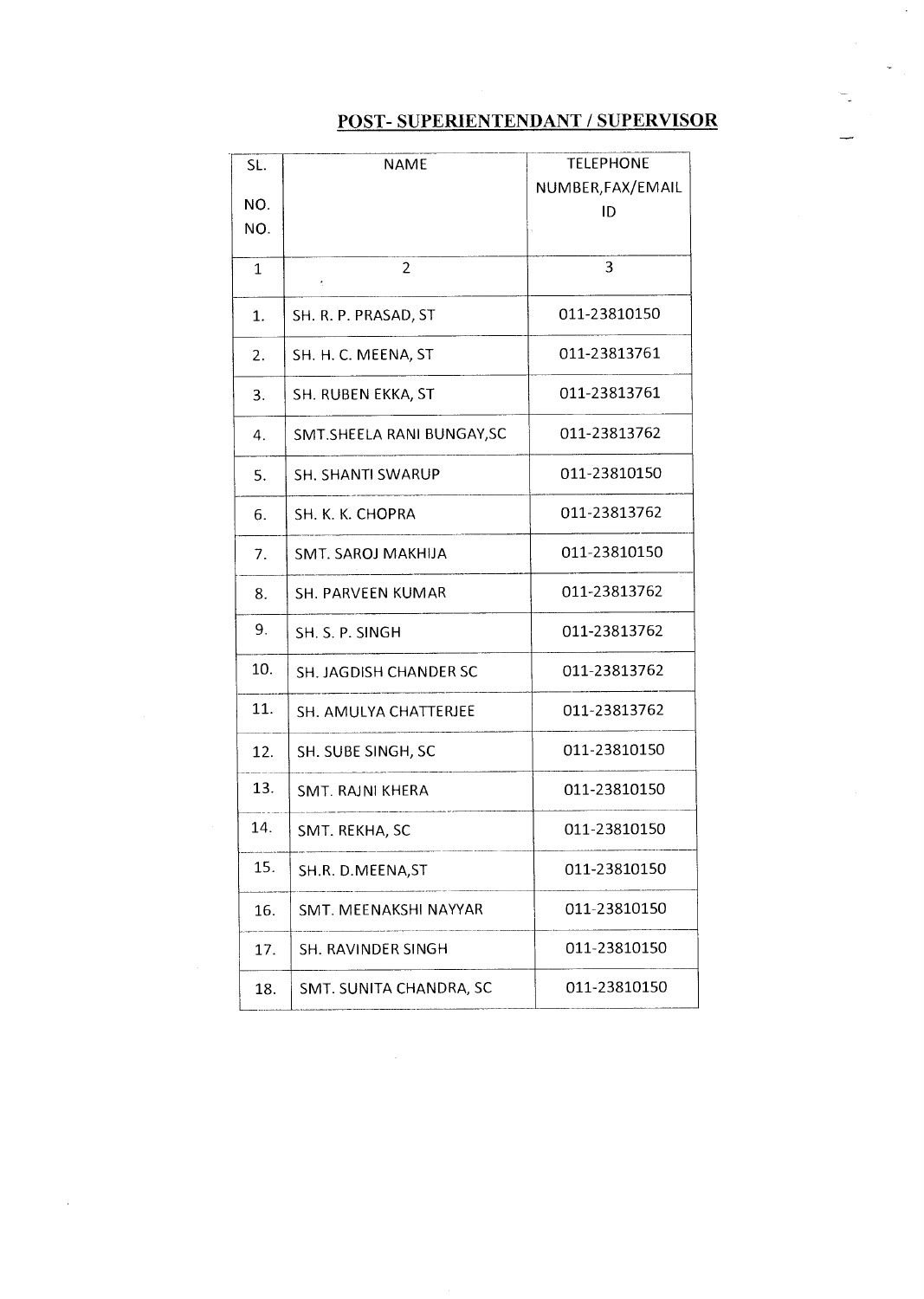### **POST- STENOGRAPHER GRADE - I GROUP - B (NON-GAZETTED)**

| SL. NO.      | NAME                      | <b>TELEPHONE</b><br>NUMBER, FAX/EMAIL<br>ID        |
|--------------|---------------------------|----------------------------------------------------|
|              |                           |                                                    |
| $\mathbf{1}$ | $\overline{2}$            | 3                                                  |
| 1.           | SH. NAIM CHAND, SC        | 011-23812527<br>FAX-011-23817846<br>cop-dep@nic.in |
| 2.           | <b>SMT. MAHESH KHATRI</b> | 011-23813761<br>$acop-dep@nic.in$                  |

#### **POST- STENOGRAPHER GRADE**

 $\sim$ 

| SL. NO. | NAME            | <b>TELEPHONE</b>    |
|---------|-----------------|---------------------|
|         |                 | <b>NUMBER</b>       |
|         |                 | <b>FAX/EMAIL ID</b> |
|         |                 |                     |
| 1.      | KM. SANGITA, ST | 011-23813762        |
|         |                 | fo-dep@nic.in       |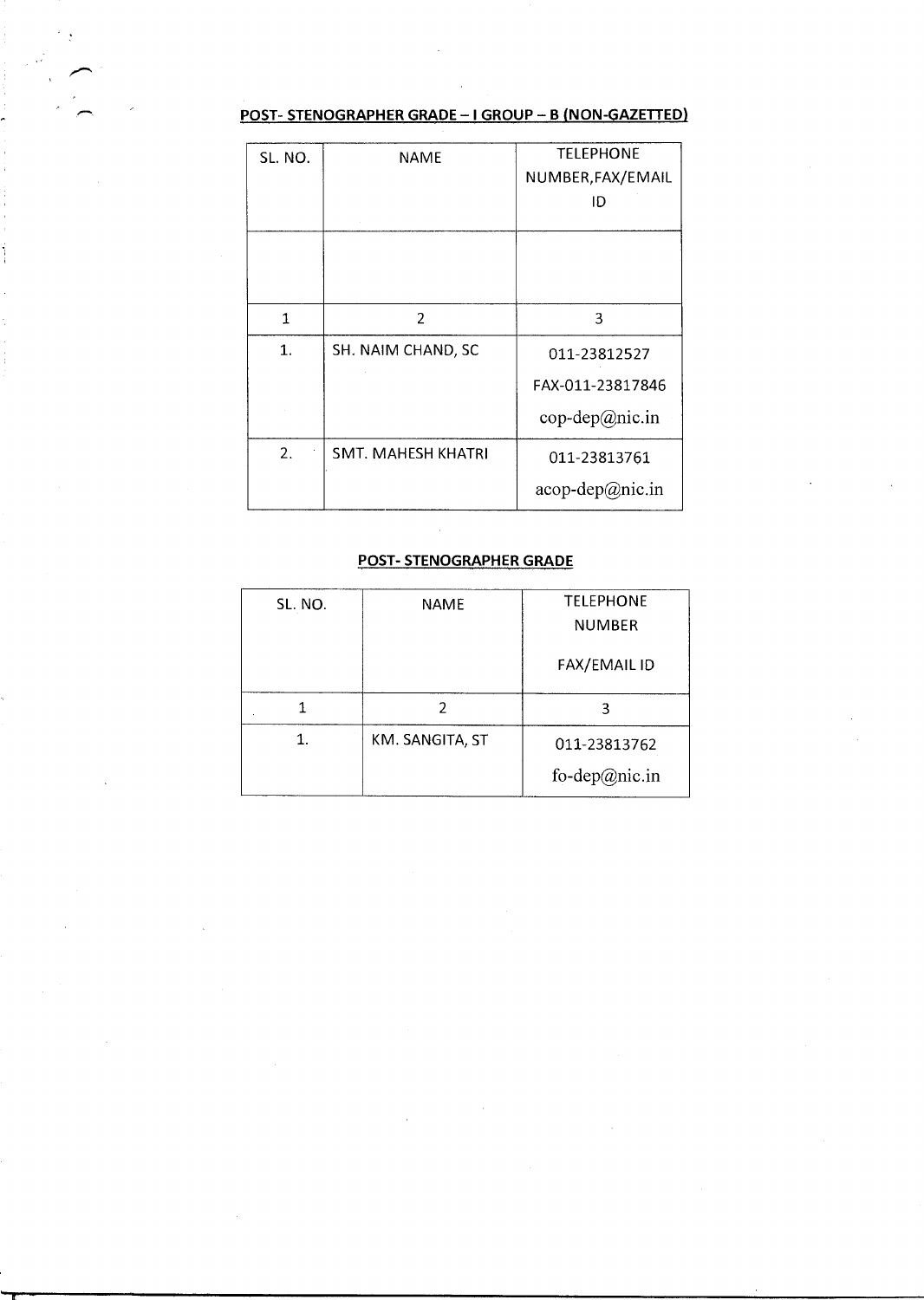## **POST- UPPER DIVISION CLERK**

-

| SL.NO. | <b>NAME</b>                | <b>TELEPHONE</b>  |
|--------|----------------------------|-------------------|
|        |                            | NUMBER, FAX/EMAIL |
|        |                            | ID                |
|        |                            |                   |
| (1)    | (2)                        | (3)               |
| 1.     | SH. H. K. NAG              | 011-23813761      |
| 2.     | SH. NARESH KUMAR, (PH)     | 011-23810150      |
| 3.     | SH. ANIL KUMAR KANOJIA, SC | 011-23813762      |
| 4.     | SMT. ANITA, SC             | 011-23810150      |
| 5.     | SMT. SHUKLA SEHGAL         | 011-23813761      |
| 6.     | SMT. L.SHANTHA LAKSHMI     | 011-23813761      |
| 7.     | SMT. LALITA DUDEJA         | 011-23813761      |
| 8.     | SH. SURENDER SAH, ST       | 011-23813761      |
| 9.     | SH. SUNIL DUTT, SC         | 011-23810150      |
| 10.    | SMT. NIKITA MAHAPATRA (VH) | 011-23810150      |
| 11.    | SH. RAJU, SC               | 011-23813762      |
| 12.    | SH. K.L.SHAH, ST           | 011-23813762      |
| 13.    | SH. SUNIL KUMAR GOSWAMI    | 011-23810150      |
| 14.    | SH. JAI BHAGWAN, SC        | 011-23810150      |
| 15.    | SMT. SONIA MEHRA           | 011-23813761      |
| 16.    | SH. NET RAM, SC            | 011-23813762      |
| 17.    | SH. RAJESH KUMAR, SC       | 011-23810150      |
| 18.    | <b>SH.SUSHIL KUMAR</b>     | 011-23810150      |

÷.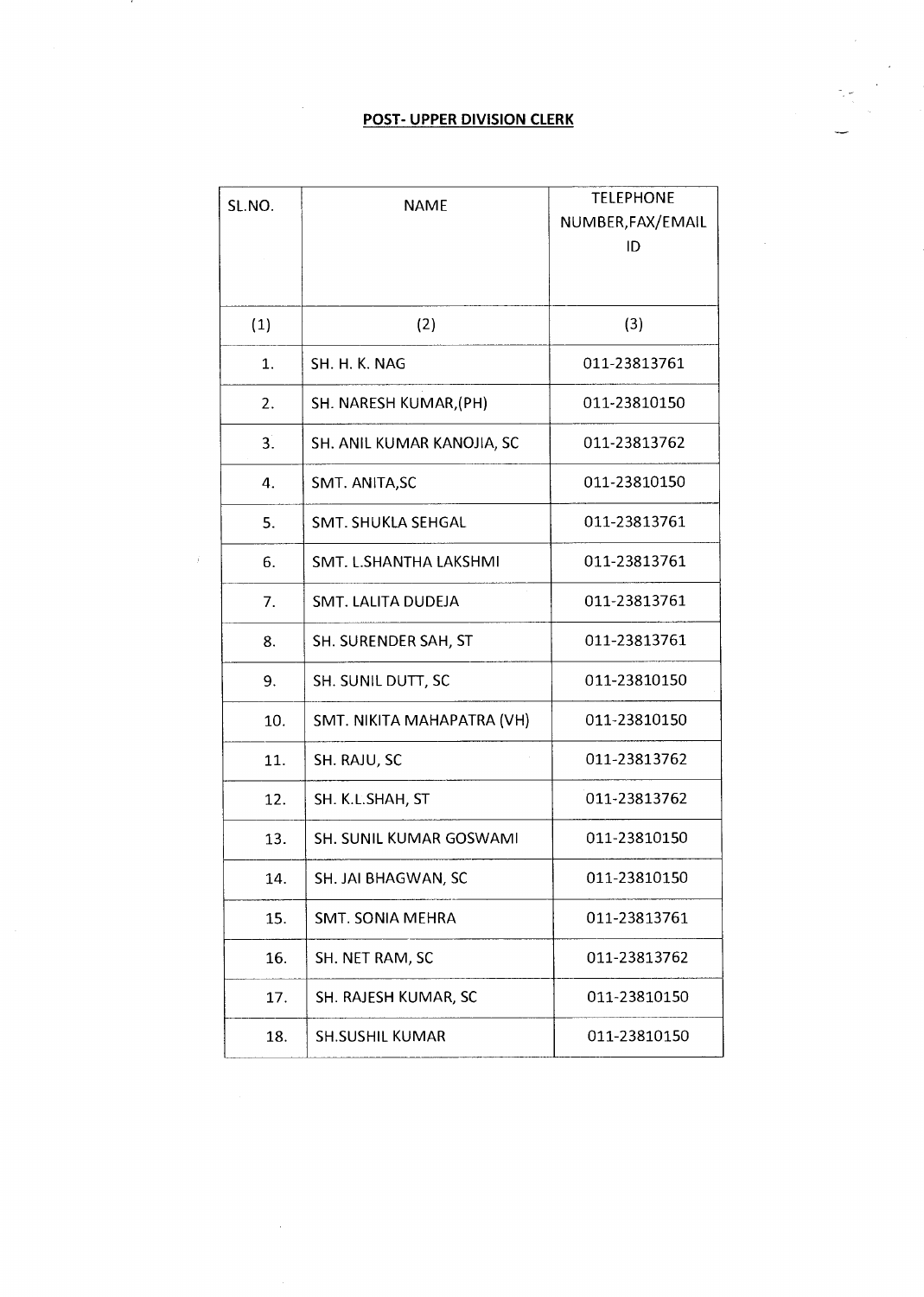| 19. | SH. RAM KARAN MEENA, ST    | 011-23813762 |
|-----|----------------------------|--------------|
| 20. | SMT. BABITA, SC            | 011-23813761 |
| 21. | SMT. NEELAM                | 011-23810150 |
| 22. | SH. ATUL SINHA             | 011-23810150 |
| 23. | <b>SMT. SUMAN KAPOOR</b>   | 011-23810150 |
| 24. | SH. RAJ KUMAR KESWANI      | 011-23812527 |
| 25. | SH.FABIANUS MINJ, ST       | 011-23813761 |
| 26. | SMT. IRA GUPTA             | 011-23813761 |
| 27. | SMT. SANGEETA SHARMA       | 011-23813762 |
| 28. | SH. SURENDER SINGH, OBC    | 011-23813761 |
| 29. | SMT. SREELATHA P.P., OBC   | 011-23813761 |
| 30. | SH. MANOJ KUMAR            | 011-23810150 |
| 31. | SH. BHARAT BHUSHAN ANEJA   | 011-23813761 |
| 32. | SH.HIMANSHU CHOPRA         | 011-23813761 |
| 33. | SH. RAJINDER SINGH, OBC    | 011-23810150 |
| 34. | SH. PAREETAM KUMAR, OBC    | 011-23813761 |
| 35. | SH. NAVEEN KATARIA, SC     | 011-23813762 |
| 36. | <b>SH.ASHWINI KUMAR</b>    | 011-23810150 |
| 37. | SH. AJIT KUMAR SINGH       | 011-23813762 |
| 38. | SH. PRIYAVART DEHRAN (OBC) | 011-23813761 |
| 39. | SH. PANKAJ AGRAWAL (UR)    | 011-23813762 |
|     |                            |              |

 $\mathcal{R}^{\mathcal{A}}$ 

 $\hat{\rho}_{\rm eff}$ 

 $\mathcal{L}^{\text{max}}_{\text{max}}$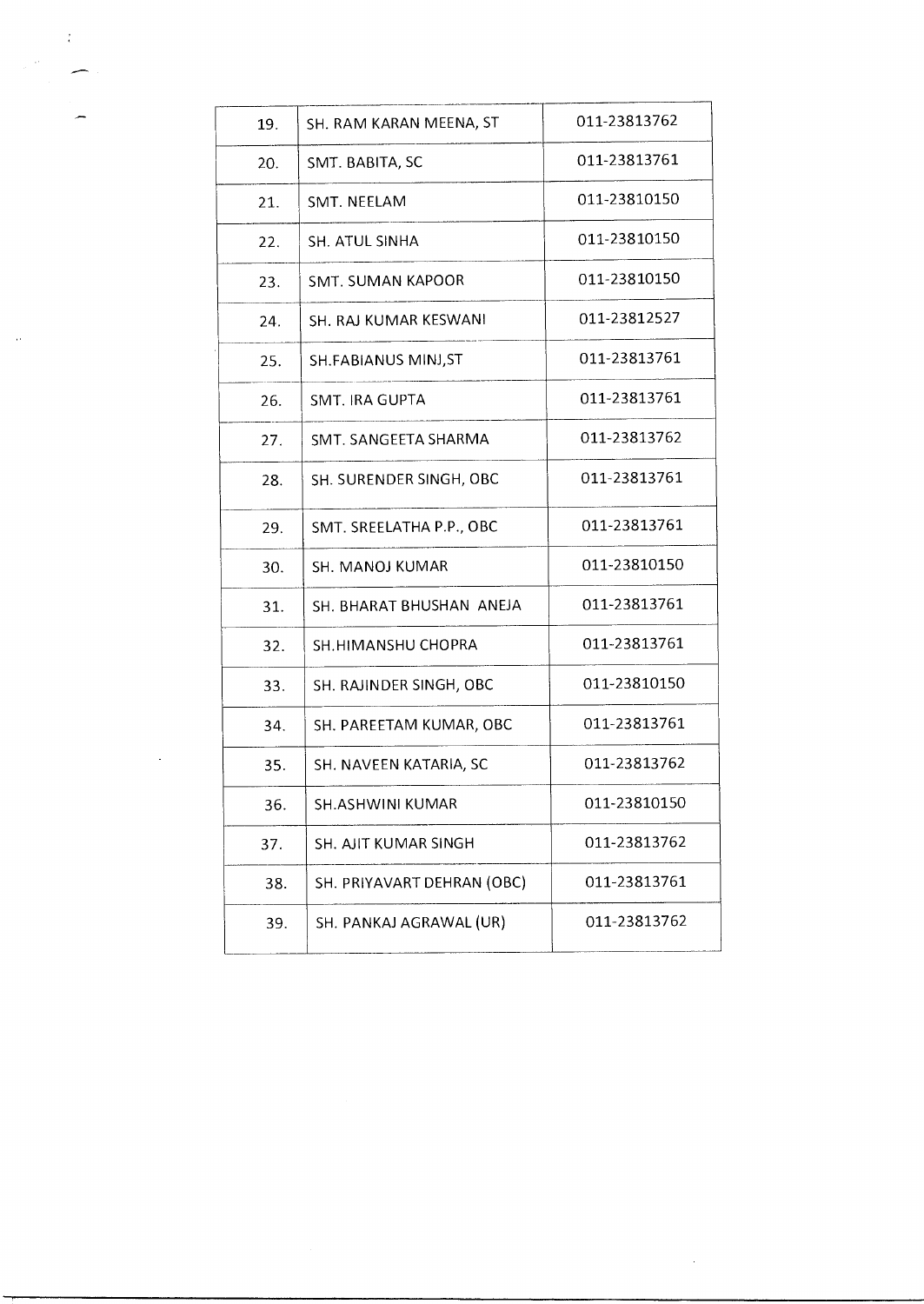#### **POST- LOWER DIVSION CLERK**

| SL. NO.      | <b>NAME</b>                           | <b>TELEPHONE</b><br><b>NUMBER</b> |
|--------------|---------------------------------------|-----------------------------------|
|              |                                       | FAX/EMAIL ID                      |
| $\mathbf{1}$ | 2                                     | 3                                 |
| 1.           | SH. PAPPU KUMAR<br>OBC                | 011-23810150                      |
| 2.           | SH. RAJNEEKANT KUMAR<br>(OBC)         | 011-23813762                      |
| 3.           | SH. ATUL SHANKAR(UR)                  | 011-23810150                      |
| 4.           | SH. AMAR NATH KUMAR,<br>ОВС           | 011-23813761                      |
| 5.           | SH. SUNIL KUMAR, OBC                  | 011-23810150                      |
| 6.           | SH. MUKESH PASWAN, SC                 | 011-23810150                      |
| 7.           | SH. GIYANENDRA KUMAR<br>PRABHAKER, SC | 011-23813762                      |
| 8.           | SMT. MANJU, SC                        | 011-23813761                      |
| 9.           | SH. ASHOK KUMAR-IV, (SC)              | 011-23813761                      |
| 10.          | SH. NITIN PANWAR, UR (OH)             | 011-23810150                      |
| 11.          | SH. AJAY KUMAR, UR                    | 011-23810150                      |
| 12.          | SH. NIKHIL SHARMA, UR                 | 011-23810150                      |
| 13.          | SH. DINESH, UR                        | 011-23810150                      |
| 14.          | SH. VIKAS, UR                         | 011-23813761                      |
| 15.          | SH. HARDEEP-II, UR                    | 011-23813761                      |
| 16.          | SH. HARDEEP-I, UR                     | 011-23813761                      |
| 17.          | SH. ROUSHAN KUMAR, OBC                | 011-23810150                      |

 $\ddot{\phantom{a}}$ 

 $\overline{a}$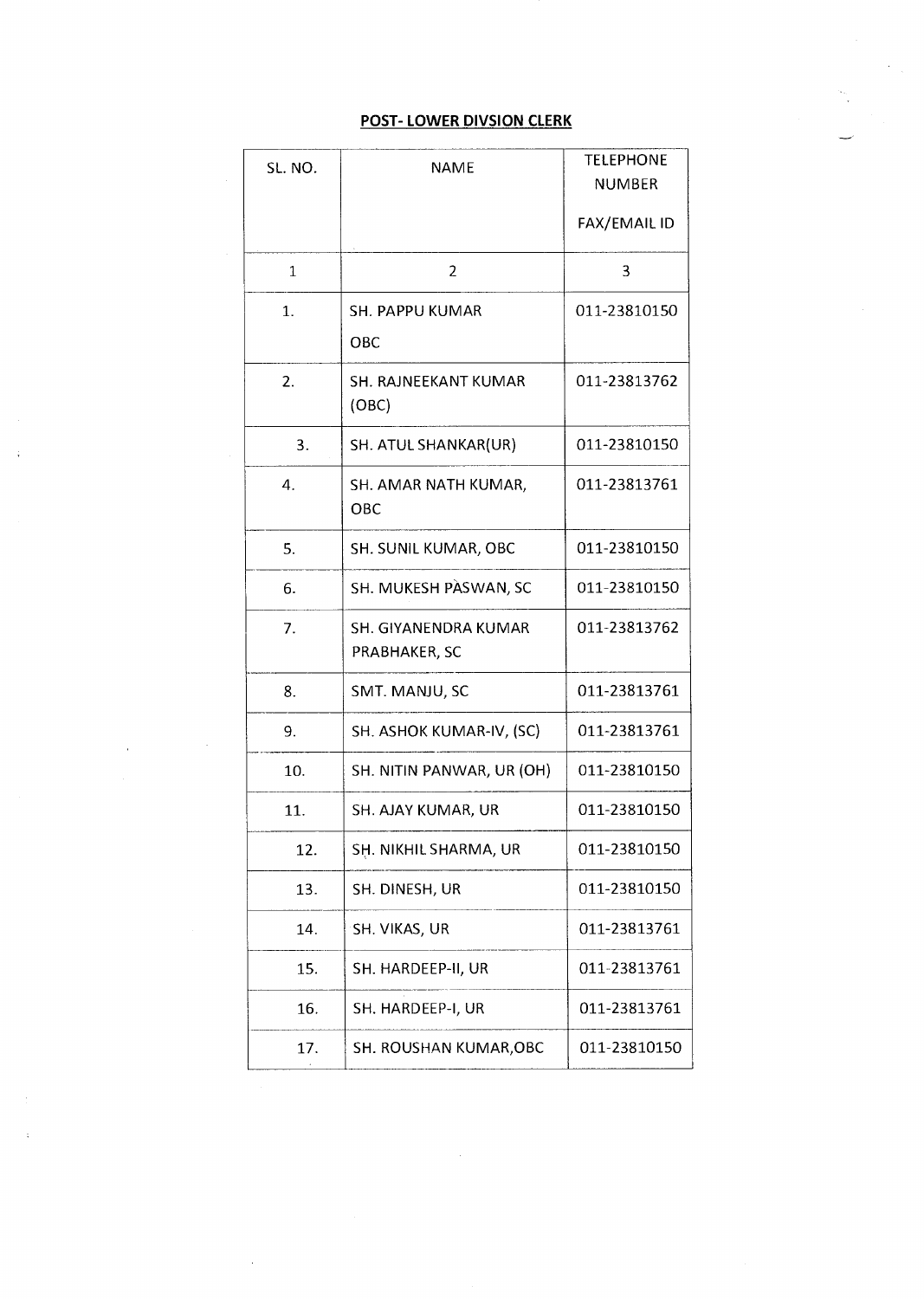| 19. | SH. AMIT KUMAR-II,OBC                | 011-23810150 |
|-----|--------------------------------------|--------------|
| 20. | SH. ABHILEKH CHAUDHARY,<br><b>SC</b> | 011-23813761 |
| 21. | SH. NATHU LAL GUJJAR                 | 011-23813761 |
| 22. | SH. BHARAT BAWAL                     | 011-23810150 |
| 23. | SH. GAURAV KUMAR                     | 011-23810150 |

 $\ddot{\epsilon}$ 

**POST-M.T.S.** 

| SL. NO.      | <b>NAME</b>            | <b>TELEPHONE</b><br><b>NUMBER</b><br>FAX/EMAIL ID |
|--------------|------------------------|---------------------------------------------------|
| 1            | $\overline{2}$         | $\overline{3}$                                    |
| $\mathbf{1}$ | SH. H. C. PODDAR       | 011-23815106                                      |
| 2.           | SH SUBHASH (SC)        | 011-23815106                                      |
| 3.           | SH. SHAMBHU DAYAL, SC  | 011-23815106                                      |
| 4            | SH. RAM BILAS RAM (ST) | 011-23815106                                      |
| 5.           | SH. BHAGAT SINGH       | 011-23815106                                      |
| 6.           | SH. MADAN LAL          | 011-23815106                                      |
| 7.           | <b>SH. TARA DUTT</b>   | 011-23815106                                      |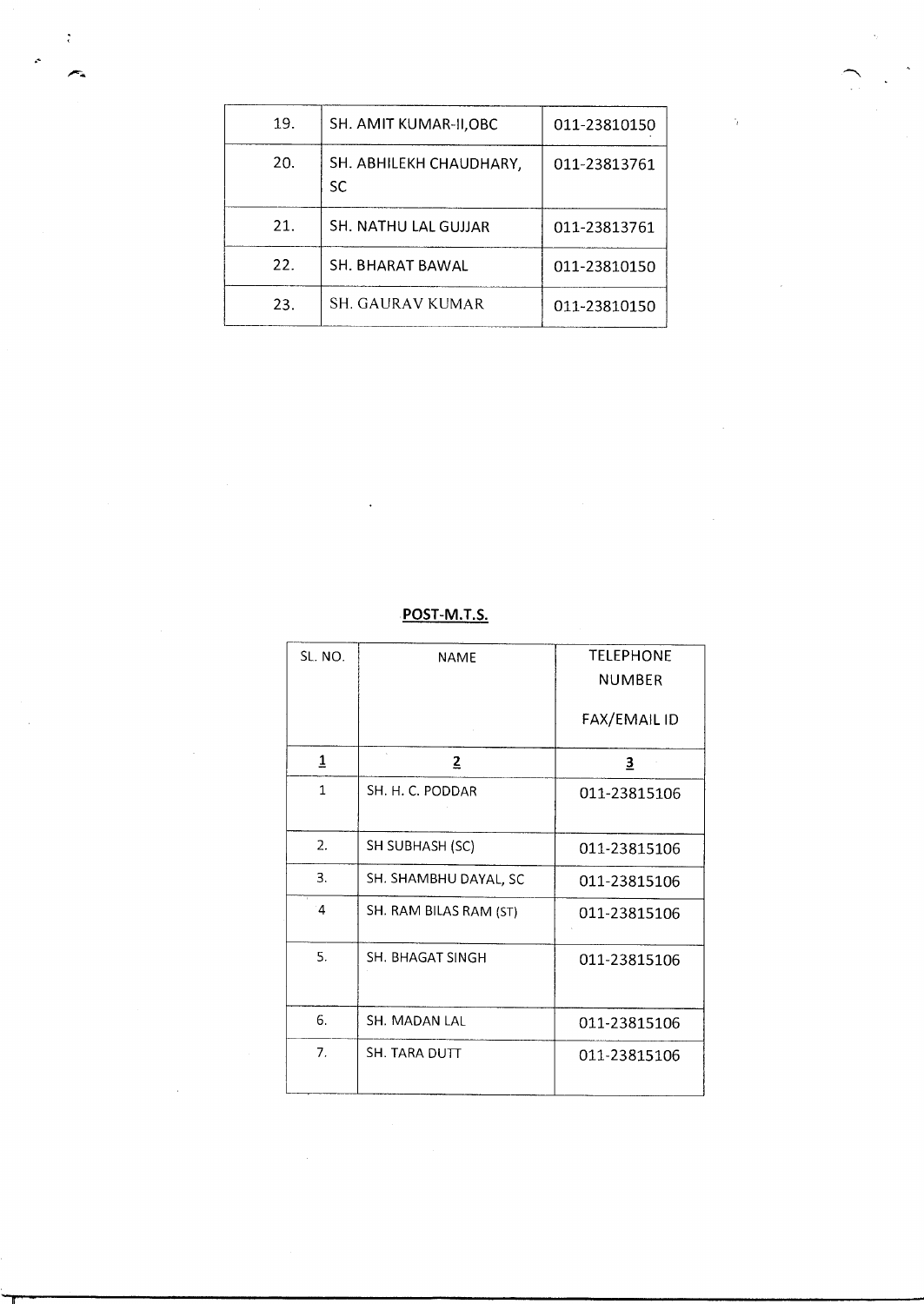| 8.  | SH. ROOP CHAND                    | 011-23815106 |
|-----|-----------------------------------|--------------|
| 9.  | SMT. TIRCILA TIRKEY (ST)          | 011-23815106 |
| 10. | SH. UDEY SINGH                    | 011-23815106 |
| 11. | SH RAM KUMAR                      | 011-23815106 |
| 12. | SH. MANVIR SINGH<br>EX-SERVICEMAN | 011-23815106 |
| 13. | SH. LABH SINGH                    | 011-23815106 |
| 14. | SMT. VEER KAUR                    | 011-23815106 |
| 15. | SH. NARENDER KUMAR                | 011-23815106 |
| 16. | SH. PARVESH                       | 011-23815106 |
| 17. | SH. SURENDER KUMAR-1<br>(SC)      | 011-23815106 |
| 18. | SH. RAKESH KUMAR (SC)             | 011-23815106 |
| 19. | SH. SUKHBIR (SC)                  | 011-23815106 |
| 20. | SH. LALAN MANJHI-II (SC)          | 011-23815106 |
| 21. | SH. KRISHNA NAND                  | 011-23815106 |
| 22. | SH. KARAMBIR, SC                  | 011-23815106 |
| 23. | SH. BUDH RAM                      | 011-23815106 |
| 24. | SH. RAM KUMAR SINGH               | 011-23815106 |
| 25. | SH. SHIV SHANKAR (ST)             | 011-23815106 |
| 26. | SH. HARI BALLABH                  | 011-23815106 |
| 27. | SH. BHUDEV PRASAD SC              | 011-23815106 |
| 28. | SH. INDER SINGH-III               | 011-23815106 |
| 29. | SH. INDER SINGH II                | 011-23815106 |
| 30. | SH. RANBIR PAWAR, SC              | 011-23815106 |
| 31. | SH. SURINDER KR.-II               | 011-23815106 |
| 32. | SH. SURINDER KR-                  | 011-23815106 |
| 33. | SMT. TARA (SC)                    | 011-23815106 |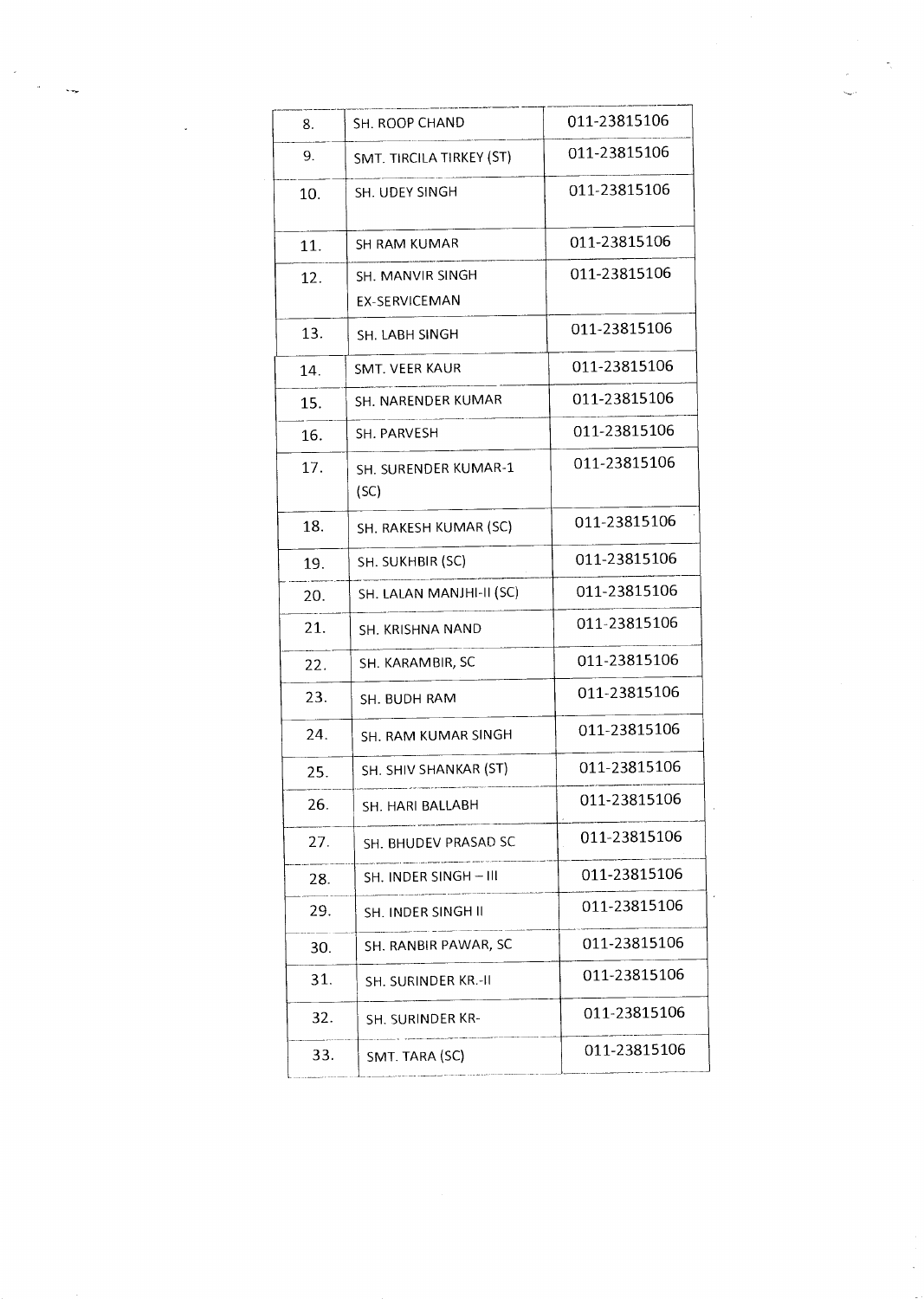| 34. | SH. BEJENDER SINGH-II (SC)    | 011-23815106 |
|-----|-------------------------------|--------------|
| 35. | SH. J.P. MEENA (ST)           | 011-23815106 |
| 36. | SH. RAKESH KUMAR-II           | 011-23815106 |
| 37. | SH. ANIL KUMAR-II             | 011-23815106 |
| 38. | SH. SURINDER KUMAR-IV<br>(SC) | 011-23815106 |
| 39. | SH. R.K. GUPTA                | 011-23815106 |
| 40. | SMT. FALGUNI DEVI (SC)        | 011-23815106 |
| 41. | SH. RAVINDER SINGH (SC)       | 011-23815106 |
| 42. | SMT. NISHA SHARMA             | 011-23815106 |
| 43. | SH. GAJRAJ SINGH              | 011-23815106 |
| 44. | SH. GOPAL YADAV               | 011-23815106 |
| 45. | SH. MAHINDER SINGH            | 011-23815106 |
| 46. | SH. SHANKAR SAH (ST)          | 011-23815106 |
| 47. | SMT. KALAWATI (ST)            | 011-23815106 |
| 48. | SH. SITA RAM (SC)             | 011-23815106 |
| 49  | SH. JAGDISH NATH              | 011-23815106 |
| 50. | SH. LALIT KUMAR SONI          | 011-23815106 |
| 51. | SH. KANWAR SINGH (OBC)        | 011-23815106 |
| 52. | SH. KEDAR DUTT DHONDIAL       | 011-23815106 |
| 53. | SH. SATISH YADAV (OBC)        | 011-23815106 |
| 54. | SH. SANDEEP KUMAR (SC)        | 011-23815106 |
| 55. | SH.SURENDER PRASAD (ST)       | 011-23815106 |
| 56. | SH. YATENDER KUMAR            | 011-23815106 |
| 57. | SH. KAPIL YADAV               | 011-23815106 |
| 58. | SMT. HARPREET KAUR            | 011-23815106 |
| 59. | SH. RAVINDER KUMAR-II         | 011-23815106 |
|     |                               |              |

 $\label{eq:2} \frac{d^2\mathbf{p}}{d\mathbf{p}} = \frac{d\mathbf{p}}{d\mathbf{p}} \left[ \frac{d\mathbf{p}}{d\mathbf{p}} \right] \left[ \frac{d\mathbf{p}}{d\mathbf{p}} \right] \left[ \frac{d\mathbf{p}}{d\mathbf{p}} \right] \, .$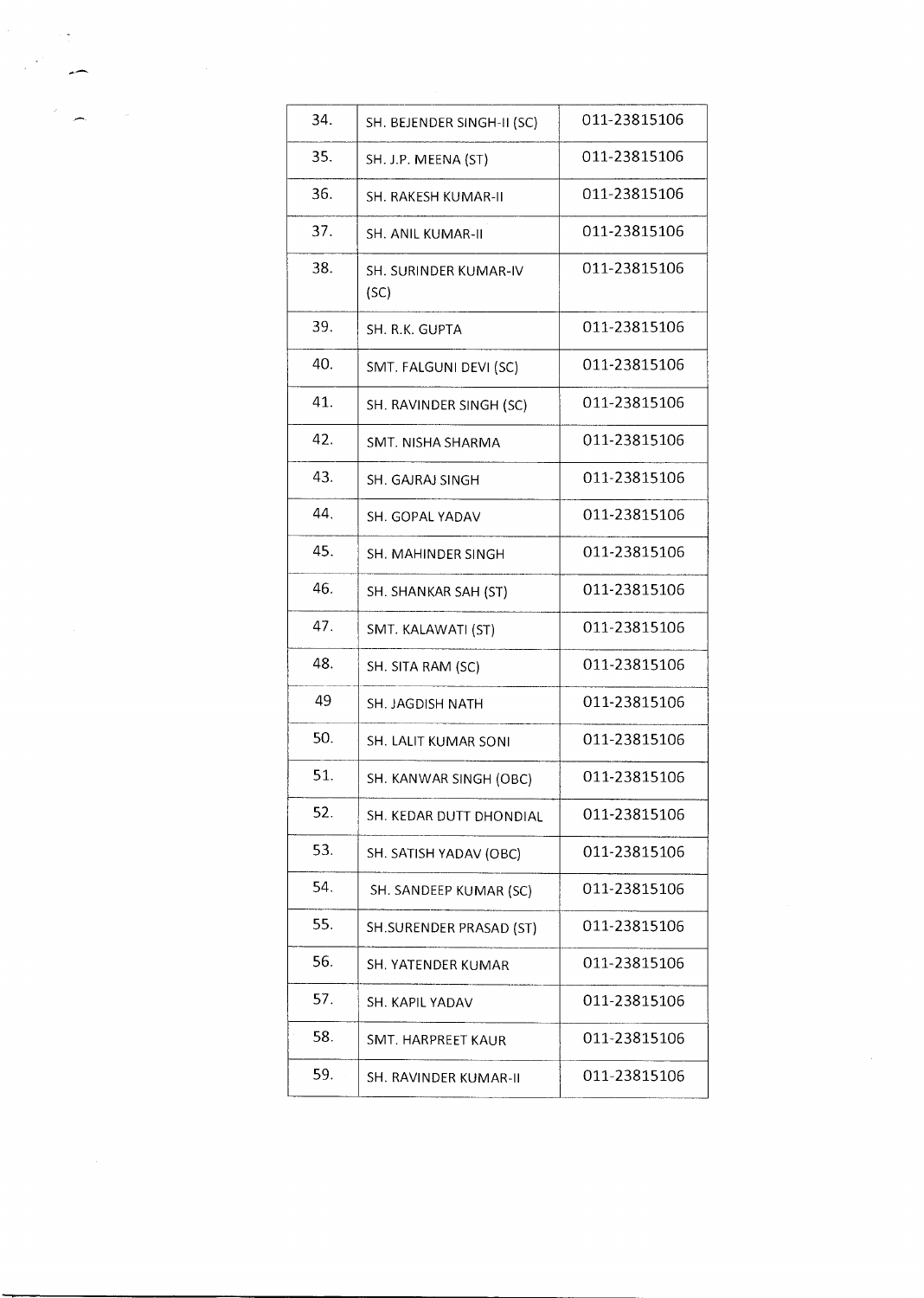| 60. | SH. MANISH VERMA (OBC)               | 011-23815106 |
|-----|--------------------------------------|--------------|
| 61. | SH. VIJAY (SC)                       | 011-23815106 |
| 62. | SH.ANIL KUMAR-III (SC)               | 011-23815106 |
| 63. | SH. SANDEEP KUMAR (OBC)              | 011-23815106 |
| 64. | SH. AMIT KUMAR (OBC)                 | 011-23815106 |
| 65. | SH. KIRAN PAL SINGH (OBC)            | 011-23815106 |
| 66. | SH. NARESH KUMAR (OBC)               | 011-23815106 |
| 67. | SMT. SINDA DEVI                      | 011-23815106 |
| 68. | SMT. VISHAKHA VILAS<br>PAWAR (SC)    | 011-23815106 |
| 69. | SH. BIJENDER SINGH (OH)              | 011-23815106 |
| 70. | <b>SH. RAHUL</b><br>SEHRAWAT         | 011-23815106 |
| 71. | SH. RAKESH KUMAR                     | 011-23815106 |
| 72. | <b>SH. ROHIT KUMAR</b>               | 011-23815106 |
| 73. | SH. DEEPAK KUMAR                     | 011-23815106 |
| 74. | <b>SMT. ANSULA</b><br><b>DWIVEDI</b> | 011-23815106 |
| 75. | SH. VIVEK KUMAR<br><b>DUBE</b>       | 011-23815106 |
| 76. | SH. PAPPU SINGH<br><b>MEHTA</b>      | 011-23815106 |
| 77. | SH. MUKEHS KUMAR<br>O.H.             | 011-23815106 |
| 78. | SH. DEEPAK KUMAR-II                  | 011-23815106 |
| 79. | SH. SHAILESH KUMAR<br>PARIT, OBC     | 011-23815106 |

 $\sim$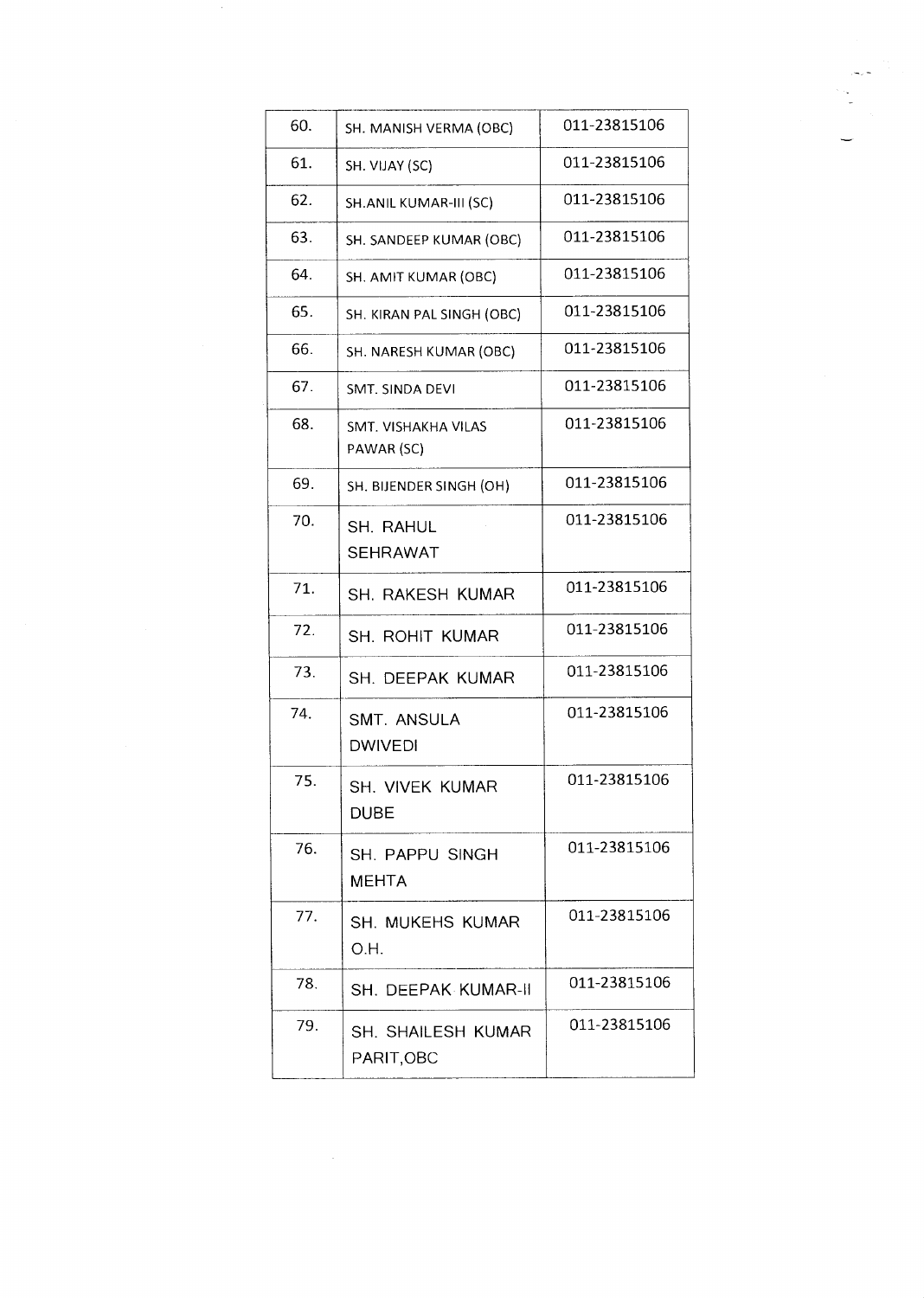| 80. | SH. ASHOK                     | 011-23815106 |
|-----|-------------------------------|--------------|
| 81. | SH. ROUSHAN KUMAR<br>RANA     | 011-23815106 |
| 82. | SH. KUMAR SUSHANT             | 011-23815106 |
| 83. | SH. NIKUMNJ<br><b>MUNDHRA</b> | 011-23815106 |
| 84. | SH. PARVEEN                   | 011-23815106 |
| 85. | SH. NISHANT                   | 011-23815106 |
| 86. | SH. BABU                      | 011-23815106 |
| 87. | SH. PAWAN                     | 011-23815106 |
| 88. | SH. SACHIN                    | 011-23815106 |
| 89. | SH. JAYANT SHEKHAR            | 011-23815106 |
| 90. | SH. AJAY PAL                  | 011-23815106 |
| 91. | SH. AJIT KUMAR, ST            | 011-23815106 |
| 92. | SH. RAJ KUMAR<br>ARYA, OBC    | 011-23815106 |
| 93. | SMT. SARITA<br>DEVI,OBC       | 011-23815106 |
| 94. | SH. AMIT KUMAR,<br>OBC.       | 011-23815106 |
| 95. | SH. VIKRAM SINGH, OB<br>С     | 011-23815106 |
| 96. | SH. GULSHAN<br>KUMAR, OBC     | 011-23815106 |
| 97. | SH. VIKAS<br>KUMAR, OBC       | 011-23815106 |
| 98. | SH. ARYAN, OBC                | 011-23815106 |